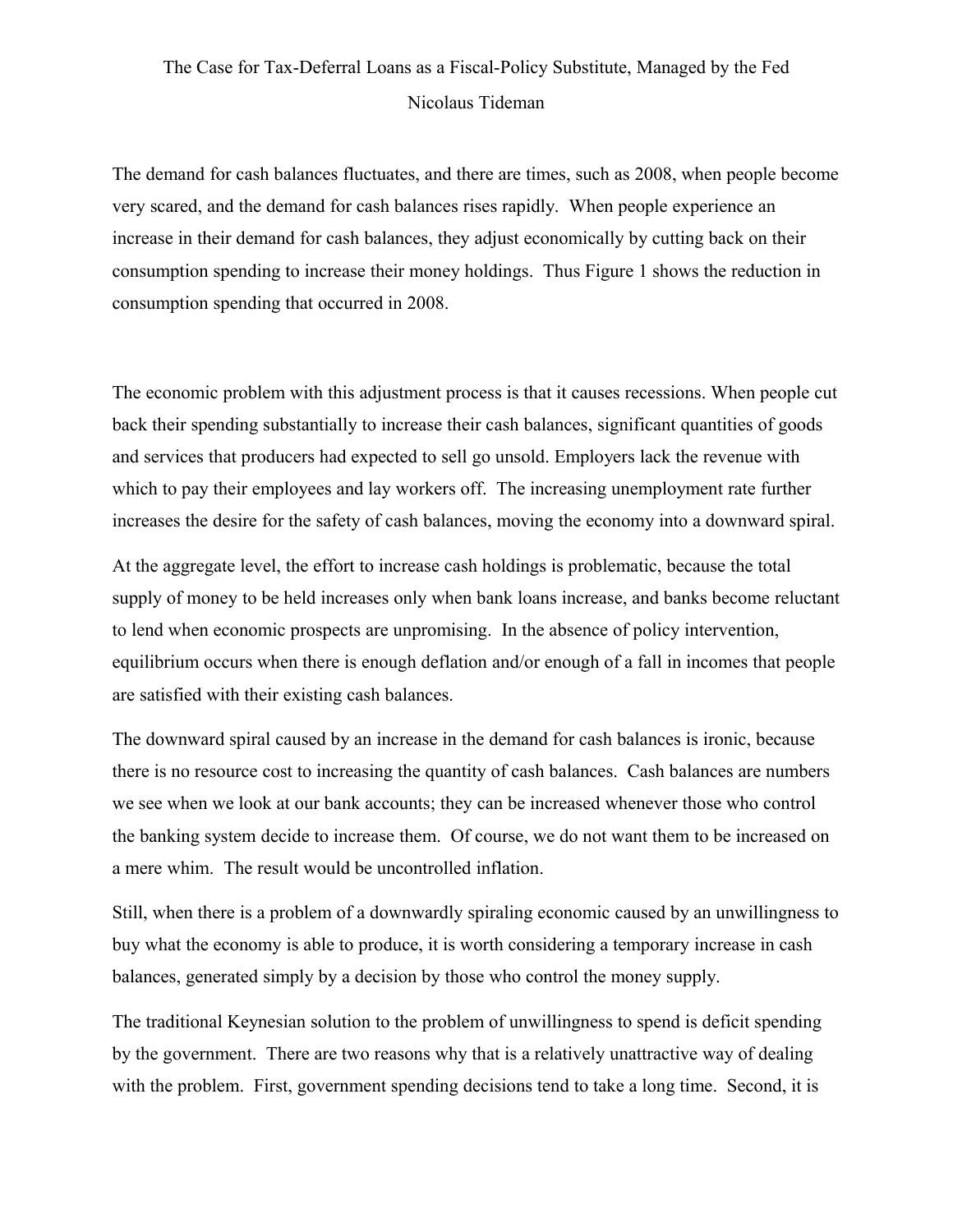best for government spending decisions to be made on the basis of the value of the activity supported by the spending. It is true that the costs of projects are lower when they are undertaken with resources that would otherwise be employed. But it is quite difficult to know which resources would otherwise be unemployed when evaluating projects. Deficit spending can also be accomplished by reducing taxes. This generally operates faster than increases in government spending, but it has the difficulty that, if taxes are lowered to stabilize the economy, a time can be expected to come when they will need to be raised again, and politicians cannot reasonably be relied upon to raise taxes just because economic stabilization requires it. If there were no other way than deficit spending to deal with inadequate aggregate demand, it would probably be worth using deficit spending to some extent. But there is a better way.

When considering a direct, discretionary increase in the money supply to deal with inadequate demand, it will be important to have a policy that is reversible. If the money supply is increased to deal with an increase in the demand for cash balances caused by fear, there is a reasonable likelihood that the fear will eventually subside. If people then still have the cash that was put in their hands to deal with the fear, an end to the fear will lead them to spend the extra money, causing inflation. Thus any system of putting money in the hands of people to deal with their fear should include a provision for retrieving the money from them once their fear has subsided.

For this reason, discretionary increases in the money supply should take the form of loans. That way, there can be discretionary reductions in the money supply through repayment of the loans. The way that the Fed customarily manages the economy by adjusting the interest rate involves a version of this. When the interest rate rises, the demand for loans falls and the quantity of money in the economy falls. When the interest rate falls, the demand for loans increases, and the money supply increases, as long as banks respond by increasing the amount that they lend. However, sometimes, as in the Great Recession, banks are unwilling to increase their lending.

In the Great Recession, the Fed engaged in "quantitative easing" by buying lots of mortgages. But this is inefficient because it requires the significant costs of refinancing, and it is inequitable because the benefits go to those who have the equity and the initiative to refinance.

My proposal is that the Fed undertake to support "tax deferral" loans, to all taxpayers. The purpose of the loans would be to provide taxpayers with enough cash balances that they would be willing to consume what the economy is able to produce. The amount of each taxpayer's loan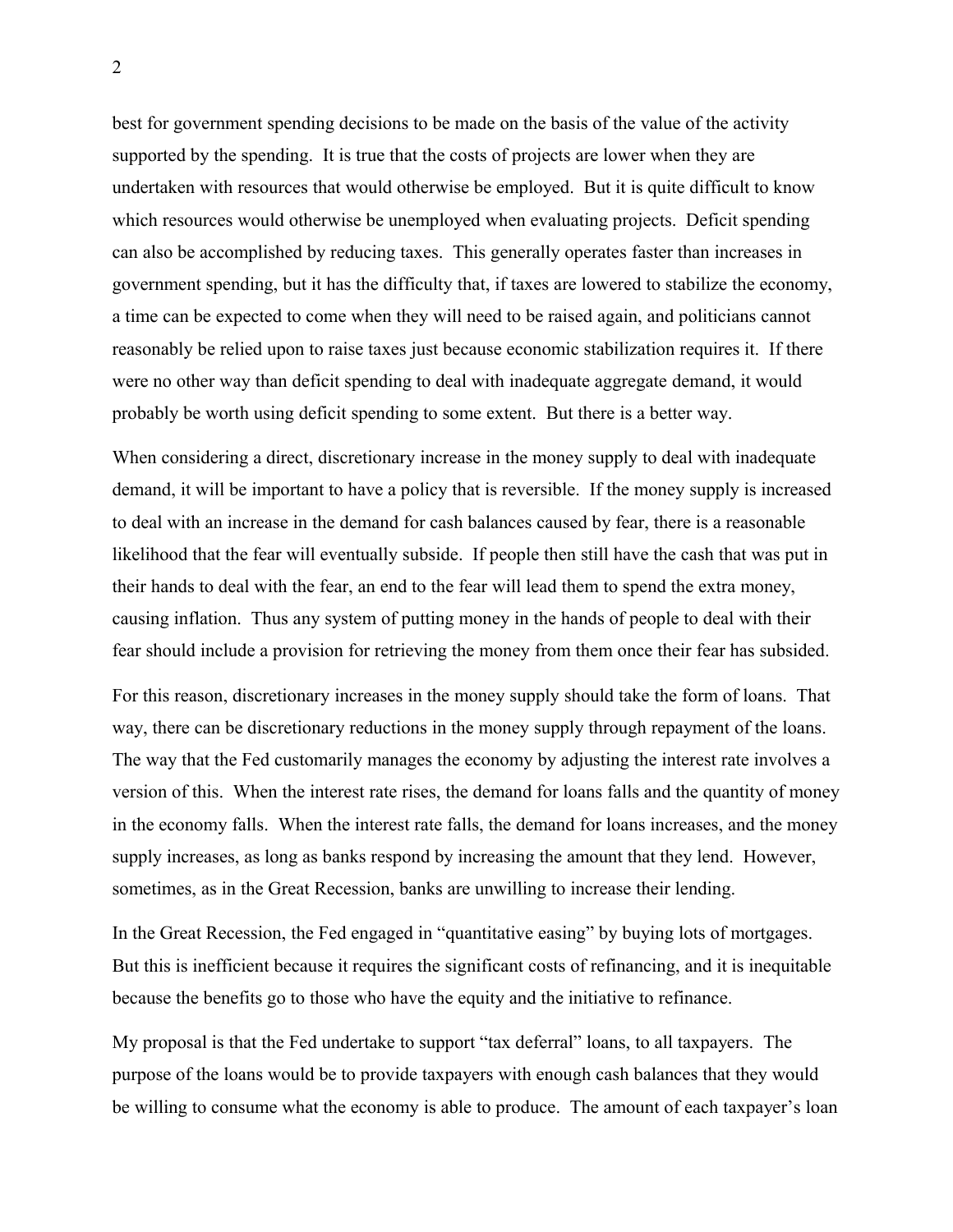would be some fraction of the federal income taxes that the taxpayer had paid in the past five years. Taxpayers would sign up for loans with financial institutions that had accounts with the Fed, the financial institutions would extend the loans, and the Fed would buy them. The loans would persist in good times and bad, with the Fed varying the fraction of taxes lent, to stabilize the path of consumption. Stimulus or contraction could be effected overnight. In the case of contraction, the Fed would want to give taxpayers notice of perhaps a month or two that loan repayments would begin to be required, and the repayments would be spread over enough months to avoid putting taxpayers in financial distress or causing too rapid a fall in the rate of growth of consumption.

One efficiency justification of such loans is that they would internalize an externality. A person who increases his cash balances generates a positive externality for the issuers of money. An increase in cash balances means that more money can be created, without inflation. To internalize the externality would be to provide cash balances at their marginal cost, which is zero. It is not practical to do this at an individual level, because it would require giving people money they could not spend, and cash balances are useful only if they can be spent. But increasing cash balances at zero cost is practical at an aggregate level, by providing citizens in the aggregate with the amount of cash that would make them want to consume and invest as much as the economy is able to produce.

People who pay no federal income taxes would not receive loans. This is not necessarily inappropriate. The proposed program is not designed to reduce inequality. We need other programs to do that. The tax deferral loans are designed to stabilize the economy. If people who pay no federal taxes are so poor that they are unable to increase their cash balances when bad economic times are forecast, then there is no stabilizing need to increase their cash balances in bad times. If people who pay no federal income taxes actually do increase their cash balances when bad economic times are forecast, then they should be included in the loan program, perhaps by including federal payroll taxes as well as federal income taxes in the function that determines the size of loans.

At the other end of the income distribution, it may be appropriate to place an upper limit on the size of loans, to avoid granting shockingly large loans to the rich. This would be entirely